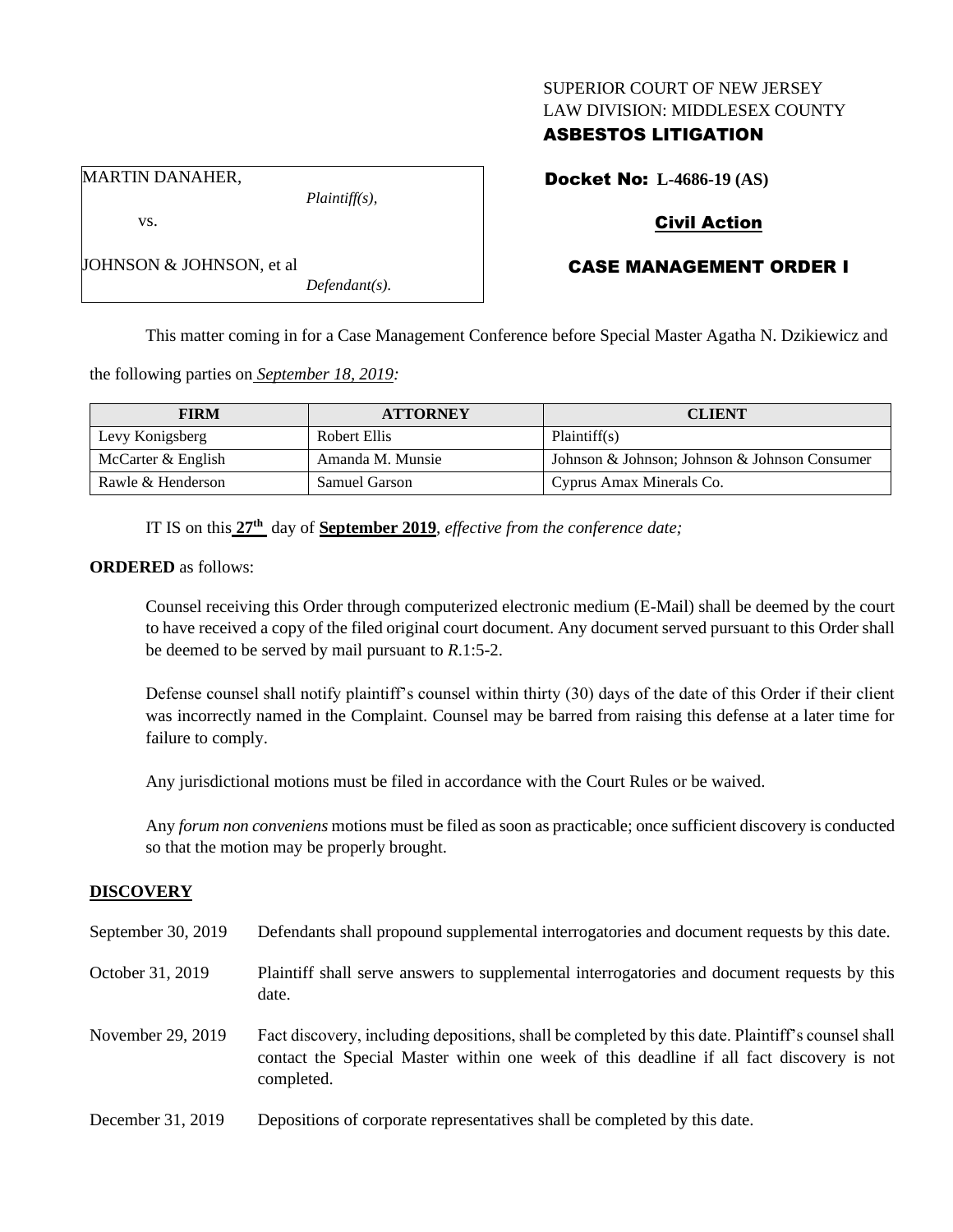### **EARLY SETTLEMENT**

February 14, 2020 Settlement demands shall be served on all counsel and the Special Master by this date.

### **MEDICAL EXPERT REPORT**

- February 14, 2020 Plaint if shall serve medical expert reports by this date.
- February 14, 2020 Upon request by defense counsel, plaintiff is to arrange for the transfer of pathology specimens and x-rays, if any, by this date.
- March 31, 2020 Defendants shall identify its medical experts and serve medical reports, if any, by this date. In addition, defendants shall notify plaintiff's counsel (as well as all counsel of record) of a joinder in an expert medical defense by this date.

### **LIABILITY EXPERT REPORTS**

- February 14, 2020 Plaintiff shall identify its liability experts and serve liability expert reports by this date or waive any opportunity to rely on liability expert testimony.
- March 31, 2020 Defendants shall identify its liability experts and serve liability expert reports, if any, by this date or waive any opportunity to rely on liability expert testimony.

#### **SUMMARY JUDGMENT MOTION PRACTICE**

| March 27, 2020 | Plaintiff's counsel shall advise, in writing, of intent not to oppose motions by this date. |  |  |  |
|----------------|---------------------------------------------------------------------------------------------|--|--|--|
|----------------|---------------------------------------------------------------------------------------------|--|--|--|

- April 10, 2020 Summary judgment motions shall be filed no later than this date.
- May 8, 2020 Last return date for summary judgment motions.

### **ECONOMIST EXPERT REPORTS**

- February 14, 2020 Plaintiff shall identify its expert economists and serve expert economist report(s), if any, by this date or waive any opportunity to rely on economic expert testimony.
- March 31, 2020 Defendants shall identify its expert economists and serve expert economist report(s), if any, by this date or waive any opportunity to rely on economic expert testimony.

### **EXPERT DEPOSITIONS**

June 1, 2020 Expert depositions shall be completed by this date. To the extent that plaintiff and defendant generic experts have been deposed before, the parties seeking that deposition in this case must file an application before the Special Master and demonstrate the necessity for that deposition. To the extent possible, documents requested in a deposition notice directed to an expert shall be produced three days in advance of the expert deposition. The expert shall not be required to produce documents that are readily accessible in the public domain.

 $\_$  , and the set of the set of the set of the set of the set of the set of the set of the set of the set of the set of the set of the set of the set of the set of the set of the set of the set of the set of the set of th